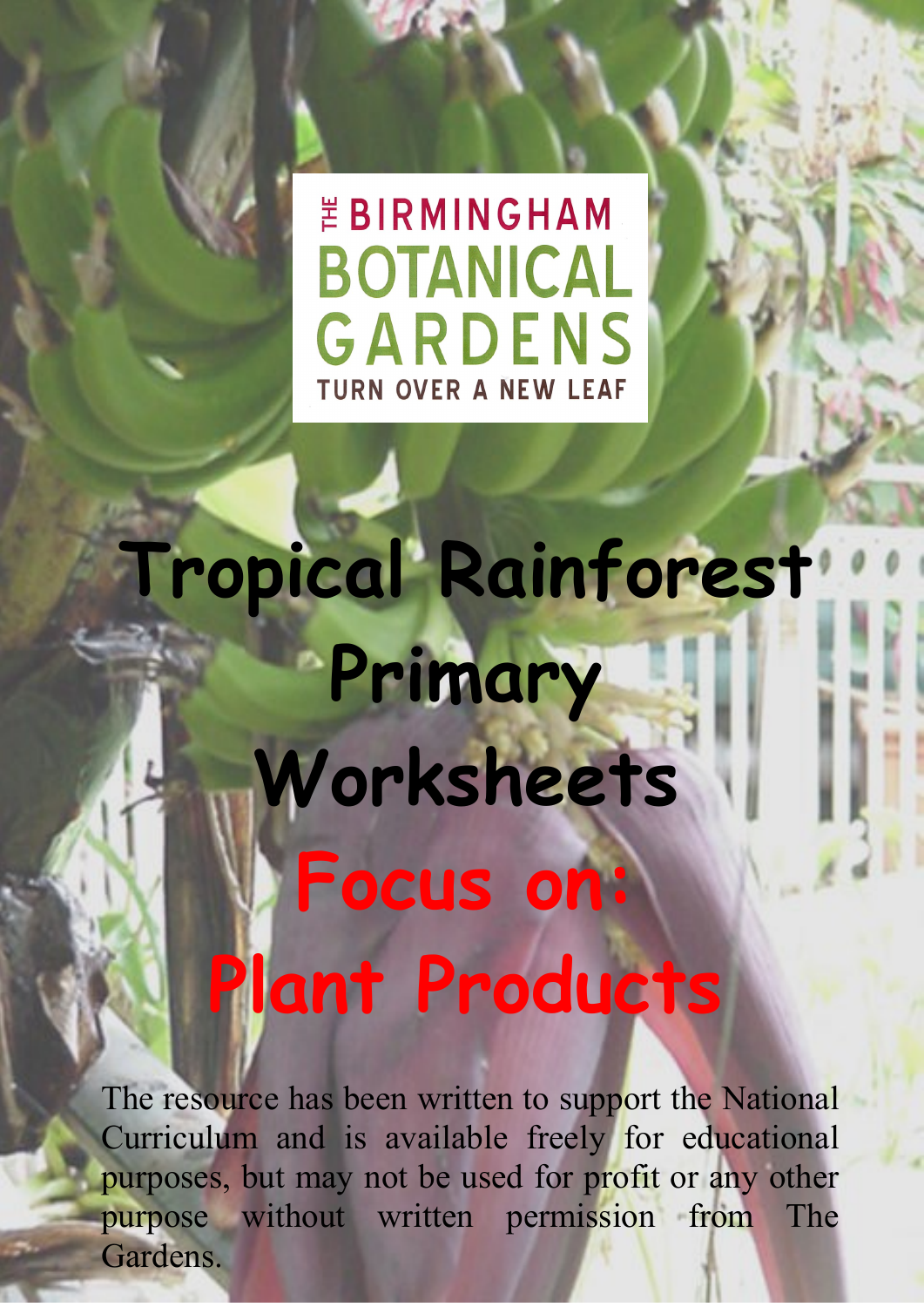## **CTHE BIRMINGHAM** Plants We Use - Teacher's Help Sheet **BOTANICAL GARDENS**

We are able to use rainforest plants in lots of different ways. **Can you find plants that we can use in many different ways?**



**AND GLASSHOUSES** 

I might put this climbing plant on my dinner.

BLACK PEPPER

This plant gets me around! Look for cut marks on the stem.



RUBBER



My dad might have a hat made from this plant. It looks like a palm but it isn't!

PANAMA HAT PLANT

This plant can be used to stuff teddy bears and lifejackets. One of the tallest rainforest trees.





KAPOK

I might have seen people dancing with these skirts on. These skirts are popular in Hawaii!

HULA SKIRT PLANT

Examples of other useful plants change from time-to-time and might include: **Taro - food Banana - food Annatto - a food colouring Cassava - food Vanilla - food, perfume, toothpaste Cardamom - spice, medicine** *ERIRMINGHAM* **Ginger - food, medicine Coffee - drink BOTANICAL Papaya - food Kola Nut - drink GARDENS**